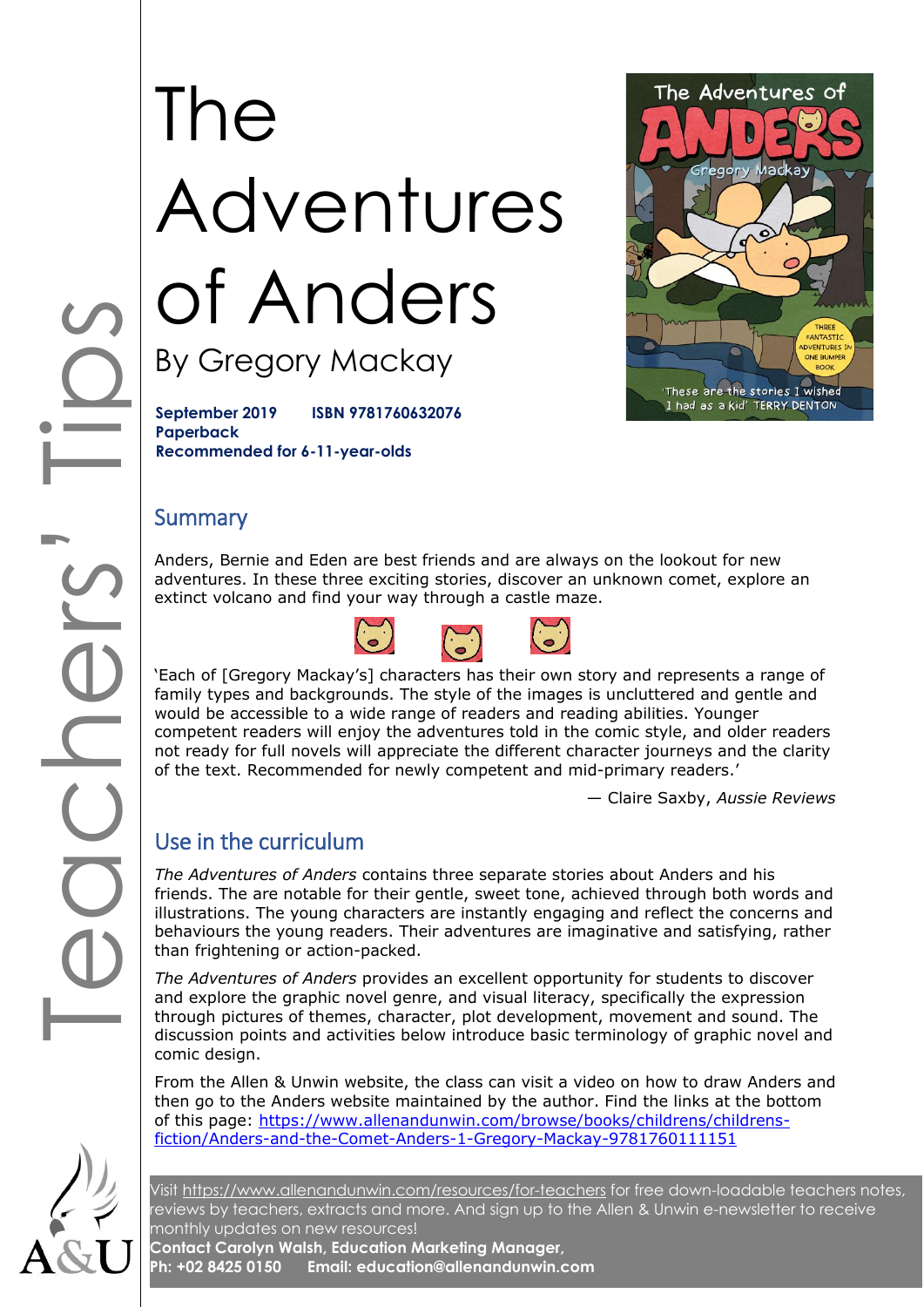# In the classroom…



#### Themes

- friendship family school holidays
- 
- 
- 
- 
- imaginative play acceptance social inclusion

#### Discussion questions

- 1. Before reading *The Adventures of Anders* look at the cover and consider the book's title and illustrations.
	- What sort of story do you expect to read based on what you see here? Will it be real-life, funny or serious, a story with lots of exciting or dull things happening? What element or elements on the cover made you think that?
- 2. Turn to the page headed with the word *Contents* and explain why this page is here and how it is useful when looking for a particular story in the book.
- 3. Read page 5 of the book and with your finger trace the direction that you read the story. Did your finger trace a letter Z?
	- If it did that's good because that is how many graphic novels are meant to be read.
	- If it didn't, go back and see if you can re-read page 5 using the Z-shape. Did the story make more sense this time?
	- **For older students:** not all graphic novels are read left-to-right. Research the term *Manga* and explain how those books are meant to be read.
- 4. Sometimes sounds can be shown using visual techniques. One example of this is on page 21 where straight lines are radiating to the edge of the frame to show how loud the crack is when Anders breaks Eden's bow. Another example is the musical note coming out of the ice cream van on page 37.
	- See if you can find even more visual ways sounds are presented in *The Adventures of Anders*.
- 5. Artists can use lines and shapes to communicate other ideas in a story, too. Turn to page 262 and look at the lines that trail behind Anders and Veronica as they are flying on their beetles.
	- What do these lines tell us about the way they are flying?
	- Now look at the panel featuring the word BOUNCE. What do the lines and shapes here tell us about how fast Veronica is travelling?
	- Can you find other examples like this in the three stories?
- 6. *Onomatopoeia* is when words sound like their meanings for example *boom*, *crash* or *bounce*. Graphic novels often feature lots of onomatopoeic words – and these are often handwritten in special lettering, so the word also *looks* like its meaning! There are lots of examples of this in *The Adventures of Anders*, so make a list of as many as you can find.

These notes may be reproduced free of charge for use and study within schools but may not be reproduced (either in whole or in part) and offered for commercial sale.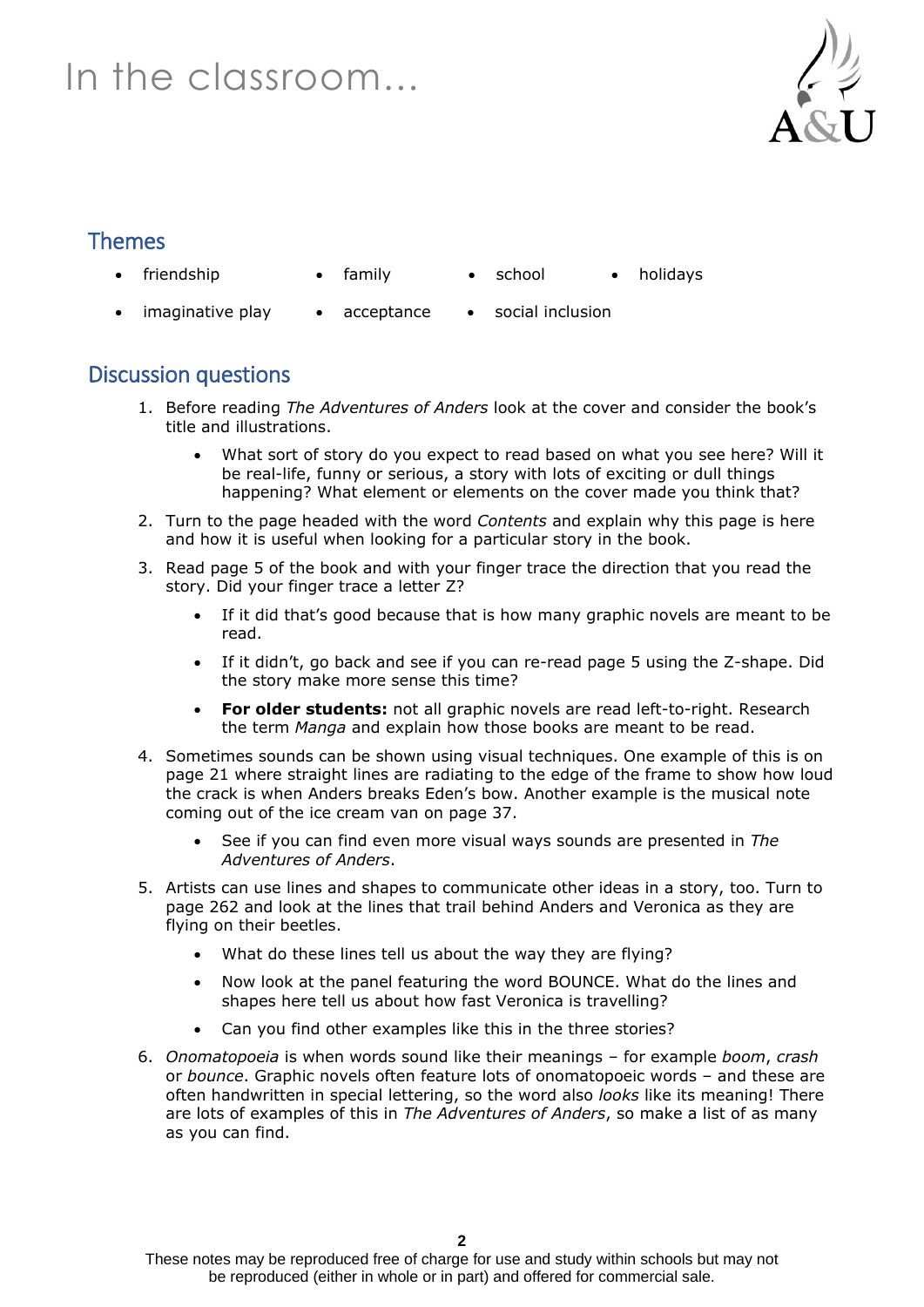# In the classroom…



- 7. The term *panel* is used in graphic novels to describe each sequential image and its accompanying words. Panels are often similar in size but can be bigger or smaller at points as a special way to tell the story.
	- a. Turn to page 117-118 to see an example. Explain why you think the book's creator decided to follow the small panels on page 117 with one very large panel of Skip on page 118?
	- b. Can you find other examples of changing the size or shape of panels to help tell the story anywhere else in *The Adventures of Anders*?
- 8. Panels in comics are often, but not always, framed with a thin, black line. So, *frames* are the borders around panels. Frames can tell us quite a lot in graphic novels too. Most of the frames in this story are straight lines forming squares or rectangles, with rounded corners.
	- a. Turn to pages 106-110 and describe how the shape of the frames changes when Anders and Bernie imagine themselves on a comet looking back at the Earth. Why do you think Gregory Mackay decided to change the frames here?
	- b. Can you find other examples in the book where the frames change shape, and come up for reasons for this change?
- 9. A *gutter* is the blank space between panels in a graphic novel. This space is often, but not always, thin. Gutters may look simple but they do a very important job because they help us understand when time has passed and things have changed.
	- a. Turn to page 55 and look at the two images of Anders in the middle of the page. In one Anders is standing without his swimming gear and in the next panel he is fully kitted-out in snorkel, fins and floaties. What happened in the gutter between these two panels? In your imagination you pictured Anders unpacking the swimming gear and getting changed. The gutter made you, the reader, create some of the story that the book's creator left blank.
	- b. Can you find other examples of this occurring in *The Adventures of Anders*?
- 10. Have you heard of the saying 'an image is worth a thousand words'? Can you explain what you think this saying might mean?
	- a. Now turn to the panel on page 44 and explain in your own words everything that Anders, Bernie and Eden see when they climb to the top of the stairs.
- 11. **For older students:** Now that you know about panels, frames and gutters, try creating your own short story in a comic format. The story can be about anything you like but it should include simple text and feature at least six panels

#### Author's inspiration and work methods

'I wanted to write a book featuring some experiences I had as a boy. As well as having amazing adventures, Anders is an ordinary boy who is kind and good. The book borrows from my memories as well as allowing me to wonder what I would have done in certain scenarios. I'm motivated by trying to make good comics for kids, ones that have ordinariness, depth and adventure but also examples of positivity in challenging times.

'Making comics is a long process. First, I draw out the story in the form of little drawings of every page and all of the words. This becomes the thumbnail script. Then, after I have worked out how the story will go, I will start to draw the pages in pencil. I then take a lightbox and put some nice paper over the pencilled pages, I then trace over the pencil,

These notes may be reproduced free of charge for use and study within schools but may not be reproduced (either in whole or in part) and offered for commercial sale.